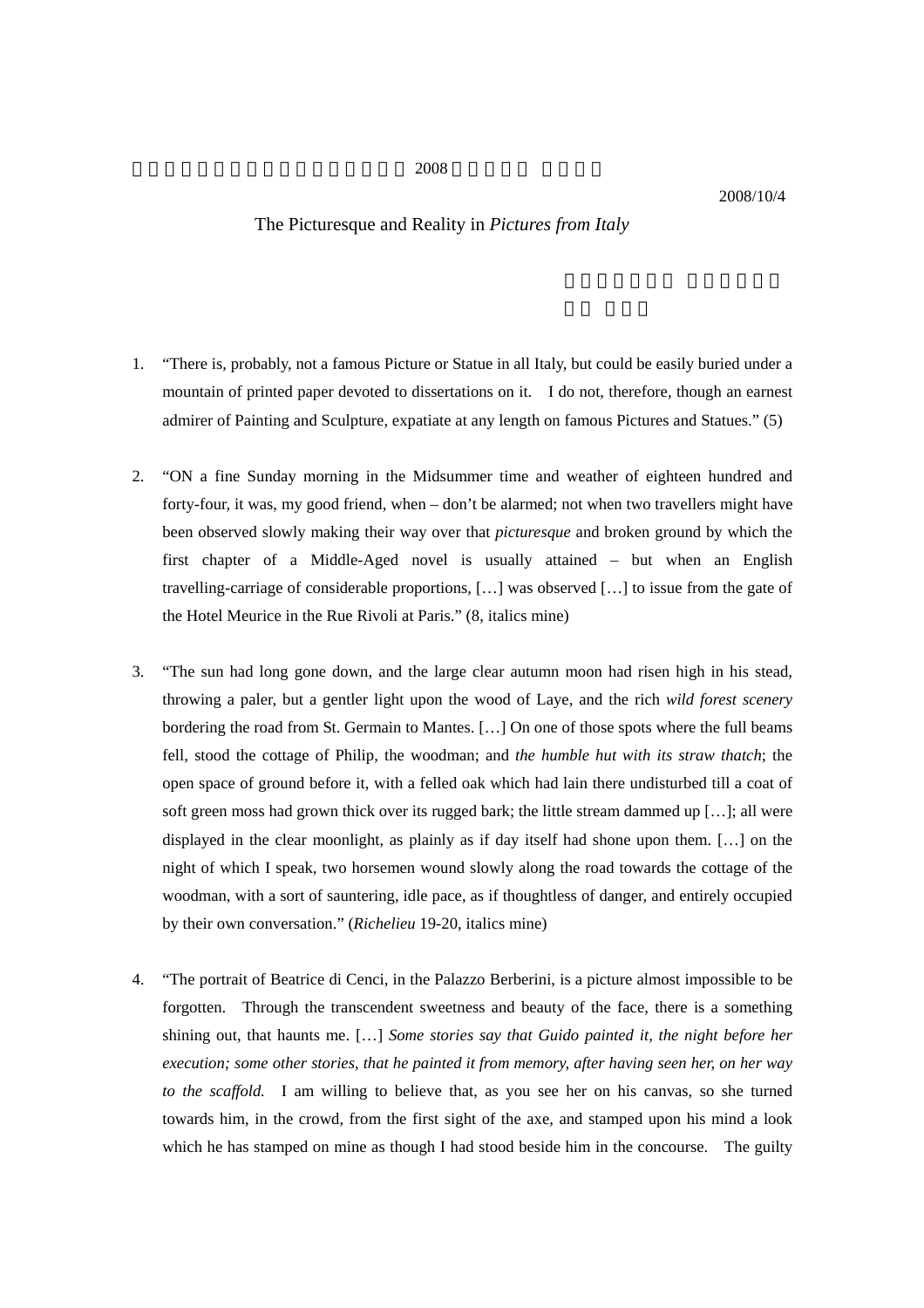palace of the Cenci: blighting a whole quarter of the town, as it stands withering away by grains: had that face, to my fancy, in its dismal porch, and at its black, blind windows, and flitting up and down its dreary stairs, and growing out of the darkness of the ghostly galleries." (147-48, italics mine)

5. "[The effigy of Christ upon the cross] was hardly in its place, when [the criminal] appeared on the platform […].

 He immediately kneeled down, below the knife. His neck fitting into a hole, made for the purpose, in a cross plank, was shut down, by another plank above; exactly like the pillory. Immediately below him was a leathern bag. And into it his head rolled instantly.

[...] Every tinge and hue of life had left it in that instant. It was dull, cold, livid, wax. The body also.

There was a great deal of blood. When we left the window, and went close up to the scaffold, it was very dirty; one of the two men who were throwing water over it, turning to help the other lift the body into a shell, picked his way as through mire. […]

Nobody cared, or was at all affected. *There was no manifestation of disgust, or pity, or indignation, or sorrow.* My empty pockets were tried, several times, in the crowd immediately below the scaffold, as the corpse was being put into its coffin. *It was an ugly, filthy, careless, sickening spectacle*; meaning nothing but butchery beyond the momentary interest, to the one wretched actor." (144, italics mine)

- 6. "All this, and every other kind of out-door life and stir, and macaroni-eating at sunset, and flower-selling all day long, and begging and stealing everywhere and at all hours, you see upon the bright sea-shore, where the waves of the bay sparkle merrily. But, *lovers and hunters of the picturesque, let us not keep too studiously out of view the miserable depravity, degradation, and wretchedness, with which this gay Neapolitan life is inseparably associated!* It is not well to find Saint Giles's so repulsive, and the Porta Capuana so attractive. A pair of naked legs and a ragged red scarf, do not make ALL the difference between what is interesting and what is coarse and odious? Painting and poetising for ever, if you will, the beauties of this most beautiful and lovely spot of earth, let us, as our duty, try to associate *a new picturesque* with some faint recognition of man's destiny and capabilities; more hopeful, I believe, among the ice and snow of the North Pole, than in the sun and bloom of Naples." (167, italics mine)
- 7. "The steamer had come from Genoa […], and we were going to run back again by the Cornice road from Nice: *not being satisfied to have seen only the outsides of the beautiful towns that rise in picturesque white clusters* from among the olive woods, and rocks, and hills, upon the